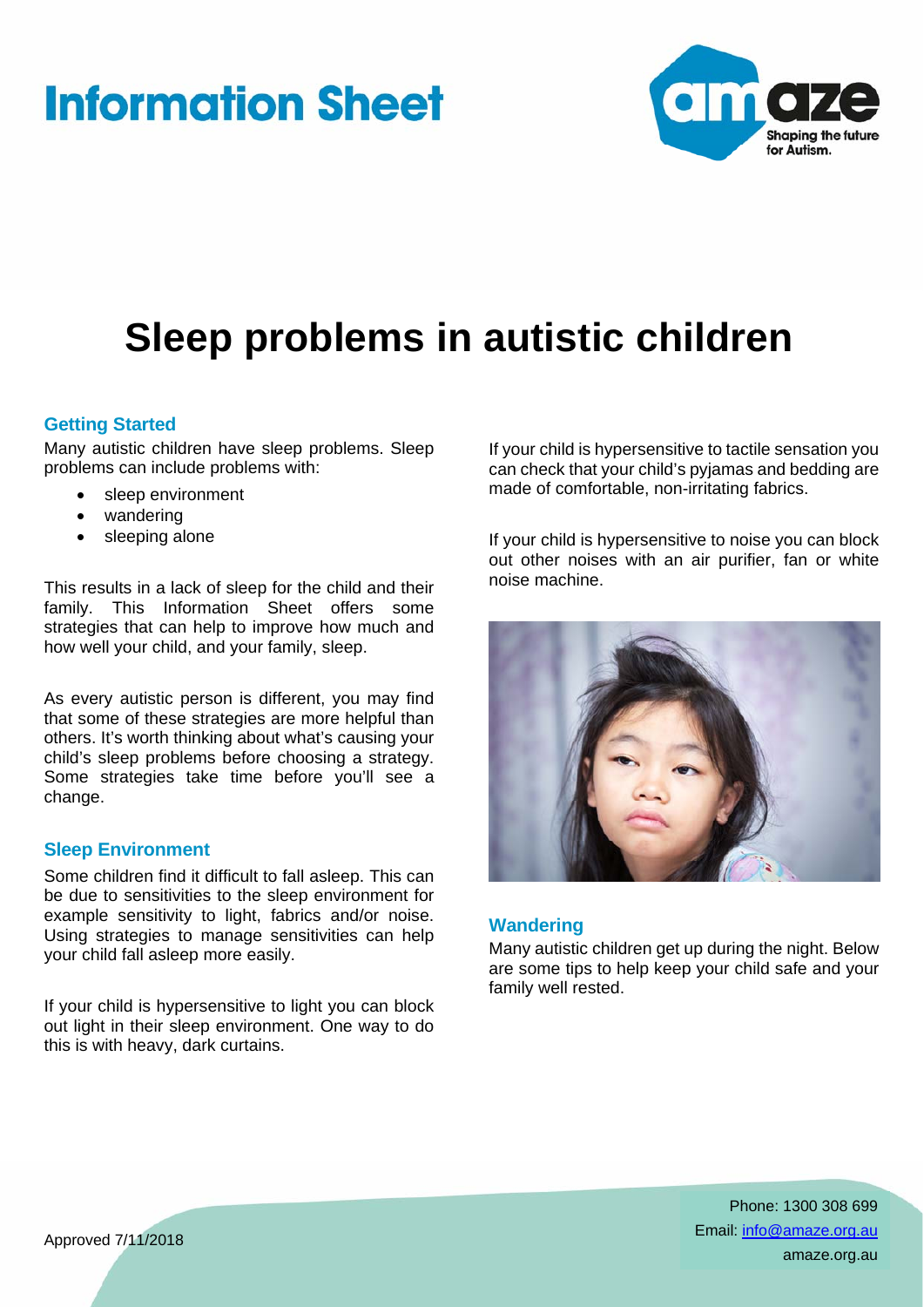Set up a rewards chart to reward your child for staying in bed or in the bedroom all night. This can be a good way to reinforce your child's positive behaviours. For example, your child might get a star or sticker for each night they remain in their bed, and after getting 5 stars, receive a favourite treat such as a new DVD, a book, or a visit to the park.

 Install a peep hole or other viewing device to check that your child is safe in their room if awake and out of bed during the night.

 Install a custom made alarm system to alert you when your child leaves their room at night. This allows you to redirect your child or check they're safe.

# **Problems Sleeping Alone**

If your child is used to sleeping in your bed or having you sleep in their bed these tips might help your child to sleep alone.

 Try to set aside some "time with dad" or "time with mum" each night. Let your child know that this is instead of sleeping in your bed or you sleeping in their bed. This time might include stories, chatting, or cuddles once your child is ready for bed. You might like to place a chair next to the bed and always sit in the chair, instead of on the child's bed, or in it. This reinforces the idea that your child's bed is for your child.

 If your child won't settle to sleep without you sleeping in their bed, you can try making small changes at bedtime over a number of weeks. Start by having a parent on the bed, instead of in it, while your child is going to sleep for a few nights. Then sit next to the bed for a few nights. Next move closer to the door for a few nights and finally sit outside the door (or in the hallway) for a few nights.

 If your child is coming into your bed during the night, you can try sleeping outside their door for a few nights. If your child gets up to go to your room, and sees you sleeping outside their door they may feel secure enough to return to their own bed.

# **Other Suggestions**

 Keep a sleep diary to record your child's sleep problems. This can help you to work out which strategies to use. If you're seeing a psychologist or other professional, take your child's sleep diary to discuss your child's sleep problems and strategies to manage them. There's an example of a sleep diary on the next page.

 Prepare to change your child's sleep routine by talking with others who care for your child. It's important that all caregivers agree on the new routine, and on how they will respond to unexpected behaviours. This helps caregivers to support each other and to be consistent in the way they respond to your child.

 Create a social script to help your child understand the need for sleep. This could include information and pictures on why we sleep, how often we sleep, where we sleep and how people know it is time to go to sleep.

 Look at why your child is having trouble sleeping. Sleep patterns can be affected by anxiety, fears, depression, and physical discomfort or pain. It can help to discuss fears, discomfort and other problems with your child through language or communication tools.

 Note that strategies to improve sleep behaviours take time. It can take 2 to 4 weeks to see an improvement.